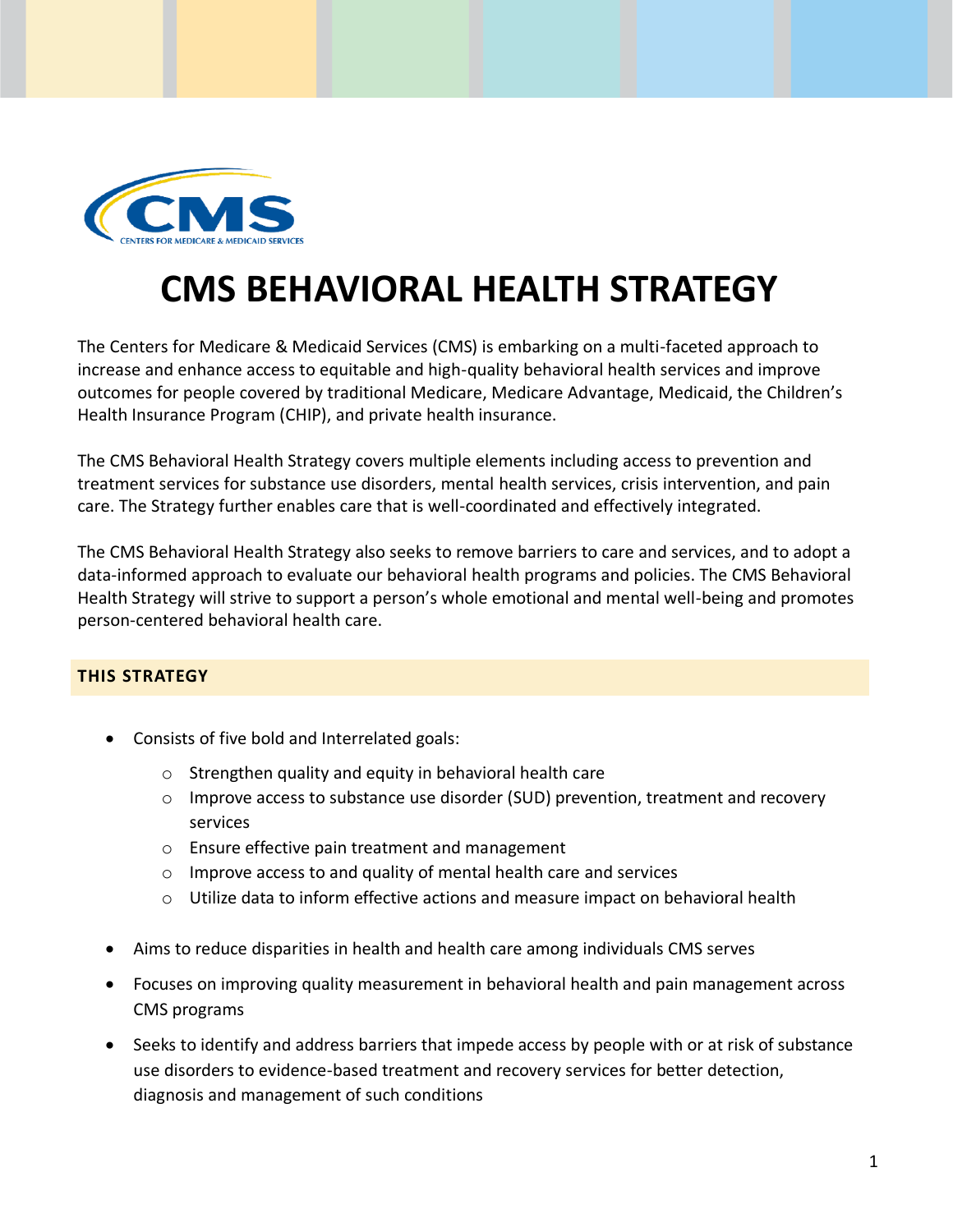- Strives to improve the care experience for individuals with acute and chronic pain
- Creates opportunities for improved access to crisis intervention and community-based mental health resources and increased detection, effective management and/or recovery of mental health conditions
- Utilizes data to enhance access to equitable and high-quality care and services

## **OUR ACTIONS**

- CMS will contribute to th[e President's Strategy to Address Our National Mental Health Crisis](https://www.whitehouse.gov/briefing-room/statements-releases/2022/03/01/fact-sheet-president-biden-to-announce-strategy-to-address-our-national-mental-health-crisis-as-part-of-unity-agenda-in-his-first-state-of-the-union/) released in March 2022 in support of the behavioral health needs of Medicare, Medicaid, CHIP, and Marketplace beneficiaries and consumers. In support of these efforts, CMS will:
- **Expand and strengthen parity.** The 2008 Mental Health Parity and Addiction Equity Act called for mental health care benefits to be covered at the same level as physical health care benefits. The President's fiscal year 2023 (FY23) budget proposed that all health plans cover robust behavioral health services with an adequate network of providers, including three behavioral health visits each year without cost-sharing, and also proposed to extend the Parity law to Medicare.
- **Integrate mental health and substance use treatment into primary care settings.** CMS will test payment models that support the delivery of whole-person care through behavioral health integration and authorize Medicaid reimbursement of inter-professional consultations so that primary care providers can consult with a specialist and provide needed care for patients.
- **Expand access to mental health support in schools.** CMS will work with states and local education agencies to make it easier for school-based mental health professionals to seek reimbursement from Medicaid.
- CMS released two data highlights in January 2022 to further advance health equity and address disparities in opioid use disorder treatment: [Access to Medication for Opioid Use Disorder](https://www.cms.gov/files/document/data-highlight-jan-2022-opiod.pdf) [\(MOUD\) Among Medicare Fee-for-Service Beneficiaries: Influence of CARES Act Implementation](https://www.cms.gov/files/document/data-highlight-jan-2022-opiod.pdf) [\(2020\),](https://www.cms.gov/files/document/data-highlight-jan-2022-opiod.pdf) which looks at access to medication treatment for Medicare beneficiaries diagnosed with opioid use disorder before and after COVID-19 telehealth expansion and [Changes in](https://www.cms.gov/files/document/data-highlight-jan-2022.pdf)  [Access to Medication Treatment during COVID-19 Telehealth Expansion and Disparities in](https://www.cms.gov/files/document/data-highlight-jan-2022.pdf)  [Telehealth Use for Medicare Beneficiaries with Opioid Use Disorder,](https://www.cms.gov/files/document/data-highlight-jan-2022.pdf) which compares access to medication treatment for Medicare beneficiaries diagnosed with opioid use disorder before and after telehealth expansion under the CARES Act was implemented.
- CMS is making a state option available for states to provide [community-based mobile crisis](https://www.cms.gov/newsroom/press-releases/new-medicaid-option-promotes-enhanced-mental-health-substance-use-crisis-care) [intervention services](https://www.cms.gov/newsroom/press-releases/new-medicaid-option-promotes-enhanced-mental-health-substance-use-crisis-care) for people with Medicaid, helping states integrate these services into their Medicaid programs - a critical component in establishing a sustainable and public health-